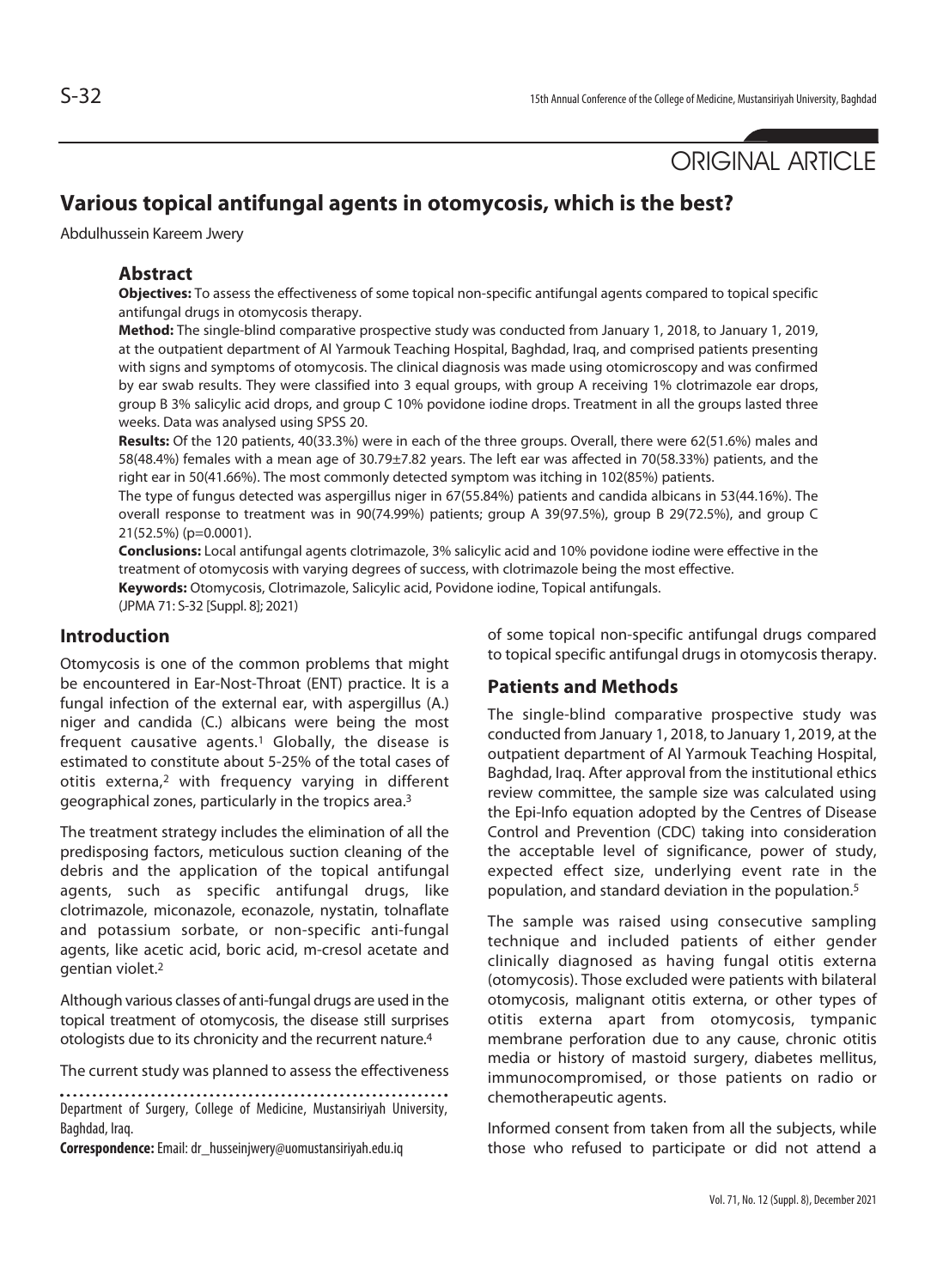regular follow-up were also excluded.

All patients were subjected to detailed medical history and full ENT examination, with special concern on the affected ears, which included standard otoscopy and otomicroscopy (Carl\_Zeiss type with 200mm lens) where the clinical diagnosis of otomycosis depending upon the presence of its signs and symptoms which was confirmed by ear swab results.

A meticulous suction clearance of the external ear canal was done, and then each patient was assigned a serial identification number before being divided into 3 equal treatment groups, with group A receiving 1% clotrimazole ear drop, group B 3% salicylic acid in 75% alcohol ear drop, and group C 10% povidone iodine ear drop.

The patients were asked to use the respective drops 3 time daily for 3 weeks, and to avoid water into the affected ear. The patients were followed up weekly for three weeks.

The response to the treatment was ascertained clinically by alleviation of the signs and symptoms of the disease, including the disappearance of fungal hyphae on microscopical examination and by the absence of fungal growth on smear.

Data was analysed using SPSS 20. Analysis of variance (ANOVA) was used to identify intra-group and inter-group correlation in terms of age, gender, microscopical findings and treatment response. P<0.05 was considered statistically significant.

# **Results**

Of the 120 patients, 40(33.3%) were in each of the three groups. Overall, there were 62(51.6%) males and 58(48.4%) females with a mean age of 30.79±7.82 years (range: 16-68 years). The most common occupation was workers 46(38.3%), housewives 32(23.6%), employees 25(20.8%), retirees 9(7.4%) and students 8(6.6%). The left ear was affected in 70(58.33%) patients, and the right ear in 50(41.66%). The most commonly detected symptom was itching in 102(85%) patients (Table-1).

The type of fungus detected was A. niger in 67(55.84%)

**Table-1:** Symptoms and signs among the study groups.

| Groups  | 1 week     | 2 weeks     | 3 weeks     | Total      |  |
|---------|------------|-------------|-------------|------------|--|
| Group A | 8 (20.51%) | 19 (48.17%) | 12 (30.76%) | 39 (79.5%) |  |
| Group B | 3(10.34%)  | 8 (27.86%)  | 18 (82.06%) | 29 (72.5%) |  |
| Group C | $0(0\%)$   | $2(9.52\%)$ | 19 (0.48%)  | 21 (52.5%) |  |

patients and C. albicans in 53(44.16%). The overall response to treatment was in 90(74.99%) patients; group A 39(97.5%), group B 29(72.5%), and group C 21(52.5%)  $(p=0.0001)$ .

Among those with A. niger fungus, 17(25.3%) showed were resistant, and the corresponding number in those with C. albicans was 14(26.4%).

The response to the treatment was higher and earlier in group A, followed by group B and group C (Table-2). There was no significant correlation of any group with age and gender (p>0.05).

## **Discussion**

Otomycosis is not an uncommon problem encountered in ENT practice as it often recurs and may require protracted treatment and prolonged follow-up.4

In the current study, the mean age was 30.79 years (range: 16-68 years), which was comparable with some earlier studies,<sup>6-8</sup> and not comparable with some others.<sup>9,10</sup> The differences in age probably depended upon the study location. However, there was no significant correlation of age in the different study groups with the treatment response, which is line with literature.6,8 To explain the phenomenon, a larger sample size is required.

The current study showed males were more affected than females, which has been reported earlier as well,<sup>6</sup> but some studies have shown a female predominance.<sup>9-11</sup> The current study revealed no significant correlation of gender with response to treatment, so the differences in gender frequencies might be attributed probably to specific cultural characteristics and different lifestyles.

The most common occupation was workers in the current study, which has been reported earlier,<sup>4</sup> and the hot and

| Clinical   | Itchina     | Ear<br>blockage | Ear<br>discharge | Hearing<br>loss | <b>Otalgia</b> | Ervthema of<br>meatal skin | Oedema of<br>meatal skin | <b>Congestion of</b><br>tympanic membrane |
|------------|-------------|-----------------|------------------|-----------------|----------------|----------------------------|--------------------------|-------------------------------------------|
| features   |             |                 |                  |                 |                |                            |                          |                                           |
| All groups | 102 (85%)   | 98 (81.66%)     | 99 (82.5%)       | 78 (65%)        | 45 (37.5%)     | 53 (44.16%)                | 63 (52.5%)               | 51 (42.5%)                                |
| Group A    | 34 (85%)    | 33 (82.5%)      | 38 (95%)         | 25 (62.5%)      | 15 (37.5%)     | 16 (40%)                   | 24 (60%)                 | 18 (45%)                                  |
| Group B    | 31 (77.5%)  | 36 (90%)        | 29 (72.5%)       | 27 (67.5%)      | 16 (40%)       | 19 (47.5%)                 | 21 (52.5%)               | 16 (40%)                                  |
| Group C    | 37 (36.27%) | 29 (29.59%)     | 32 (32.32%)      | 26 (33.33%)     | 14 (35%)       | 18 (33.96%)                | 18 (45%)                 | 17 (42.5%)                                |